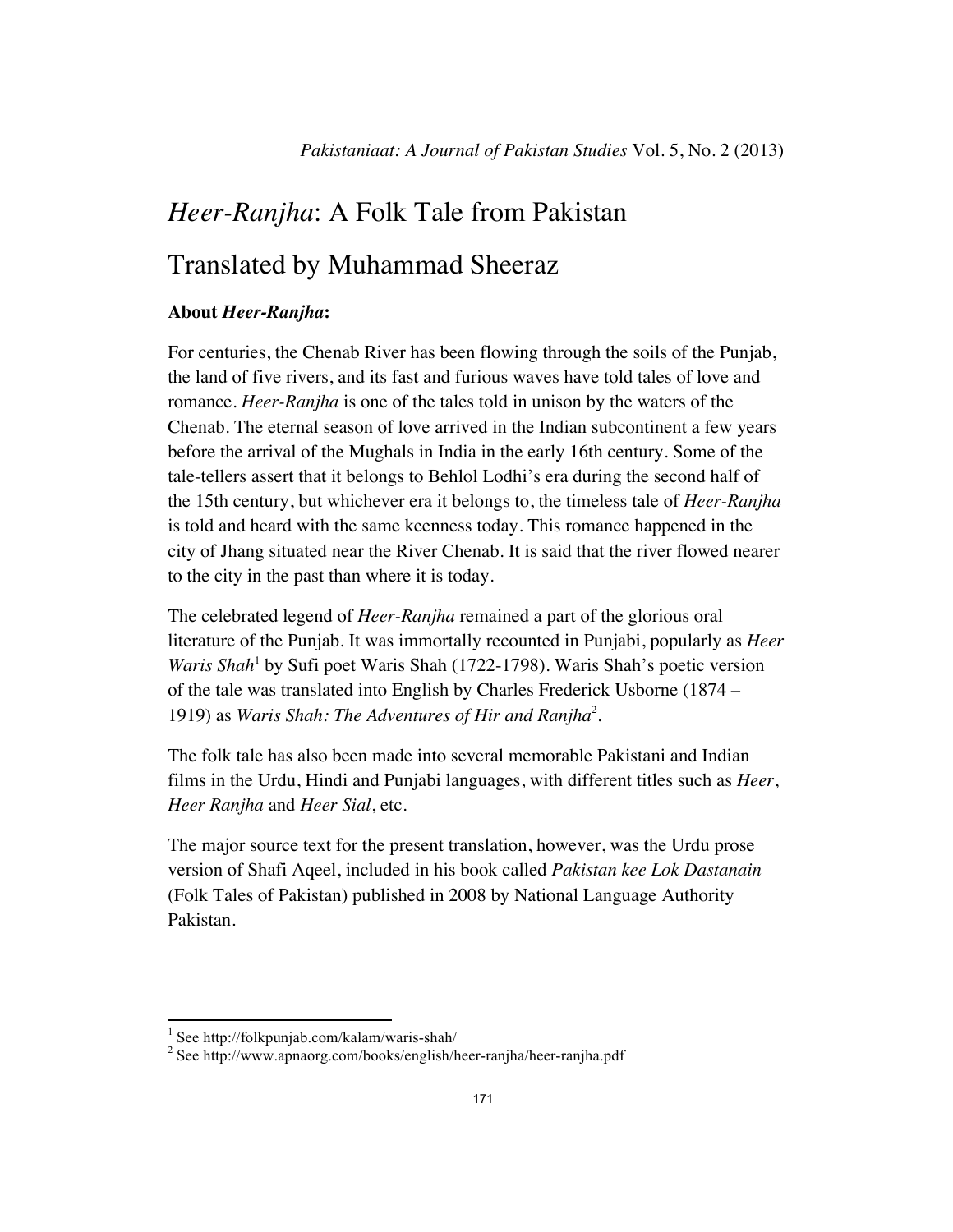## **Translation:**

ONCE upon a time, when Jhang used to be a small town, people belonging to a caste called Siyal resided there. Mahr Choochak was the *chaudhary*<sup>3</sup> of the town. The heroine of the romance was none other than his loving daughter, Heer, who is alive in many warm hearts even today. In this town of Siyals, Heer and Ranjha fell in immortal love, here the tale of their romance started, here their love reached its climax, here it met its tragic end.

The tale was actually initiated in District Sargodha, the birth place of Deedu Ranjha – the hero. In this district, there was a town called Takht Hazara where Moazzam, known as Moju, was the *chaudhary*. Moju was a noble landlord belonging to a caste called Ranjha Jat. He had eight sons with Deedu being the youngest of all. Owing to his caste, Deedu is known as Ranjha. All of his seven brothers were married but Ranjha was single yet. Moju Chaudhary had great love for Ranjha, partly because of his being single, partly because of being his father's old-age child, and mainly because of his beauty and innocence. Therefore, Ranjha was brought up by Moju Chaudhary with great love and care. Unlike his brothers, Ranjha didn't take any interest in farming. So he neither learnt how to plough nor how to sow and reap. He knew just one thing and that was playing magic with his musical instrument –the flute. With continuous practice, he got such a mastery over it that whosoever heard it was hypnotized. He would go from place to place and entertain the people of his town with the sweet melodies of his flute. His brothers loved him, yet they wanted him to help them in the fields. They would often complain:

"We work hard the whole day, and he wastes all his time on his flute."

However, until their father, Moju, was alive, Ranjha's brothers and their wives kept their mouths sealed and couldn't harm him, but as soon as Moju breathed his last, their tongues were unlocked and they said to him:

"You have eaten much on charity, now you will have to do farming with us."

<sup>&</sup>lt;sup>3</sup>Chief of the town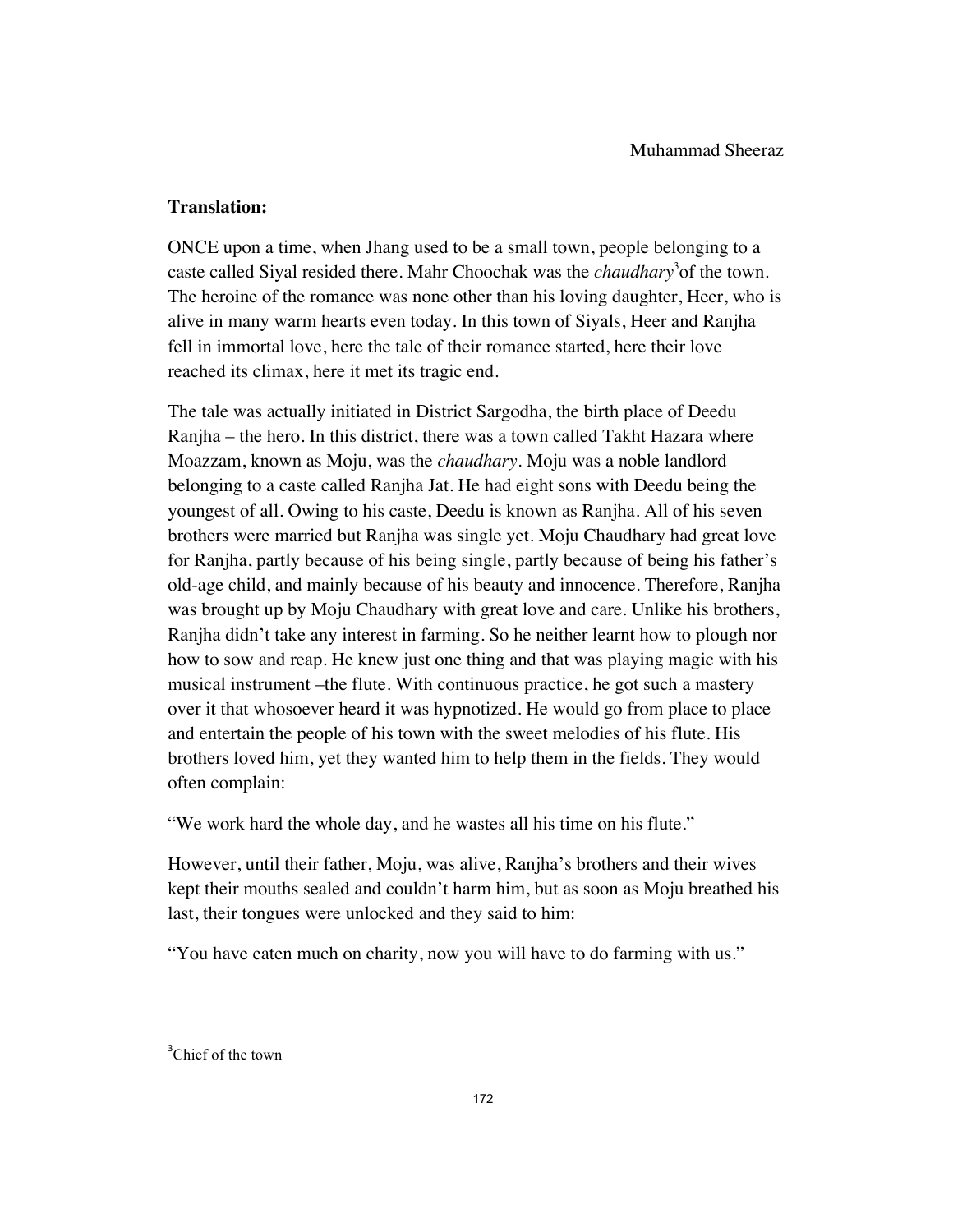Although his sisters-in-law greatly liked him, they also didn't approve of his idleness and rather said:

"Why does he sit home and eat free bread? Now, he must also work."

In the beginning, they would say all this in a relatively polite manner but gradually their tone changed and they started taunting and snubbing him. Finally, one day, his brothers distributed the lands in the presence of some elderly figures of the town for the sake of authenticity. Deedu Ranjha was given barren and uneven lands. After being ostracized from his own house, he tried to work hard on his piece of the land. But his upbringing was different from that of his brothers. His gentle hands were unable to do work on the hard lands in harsh weathers. His feet swelled after a brief labor on the fields. On the other hand, he had to listen to the harsh words of his brothers and their wives too, which was unbearable for him. He was feeling helpless now.

Eventually, one day, he said to himself: 'Now I can't live here; this town of Takht Hazara will not feed me anymore.'

At that time, he was young and famous for his attractive personality all around the region; on the other hand, there were many stories of the beauty of Heer from Jhang Siyal. Ranjha had also heard of her. One day, his eldest sister-in-law said sarcastically:

"Bring Siyals' Heer if you are so manly."

This challenging statement, somehow, got permanently imprinted on his mind. It induced a strange desire in his heart. In fact, the hour of his departure from his native town, Takht Hazara, had arrived. He picked his beloved flute, put a blanket on his shoulder, cast a farewell look at his house, and, invoking Allah's blessings, set on a journey towards Chenab – towards his love, towards Jhang, towards troubles. His exuberant youth and wavy locks, that touched his neck, made him look more beautiful than ever before. In the upcoming days of exile, the only companion to be was his flute, which he kissed, and left the town playing gloomy tunes on it. He had no destination, no particular path to follow. He came out of Takht Hazara, and then started moving southwards, lovewards.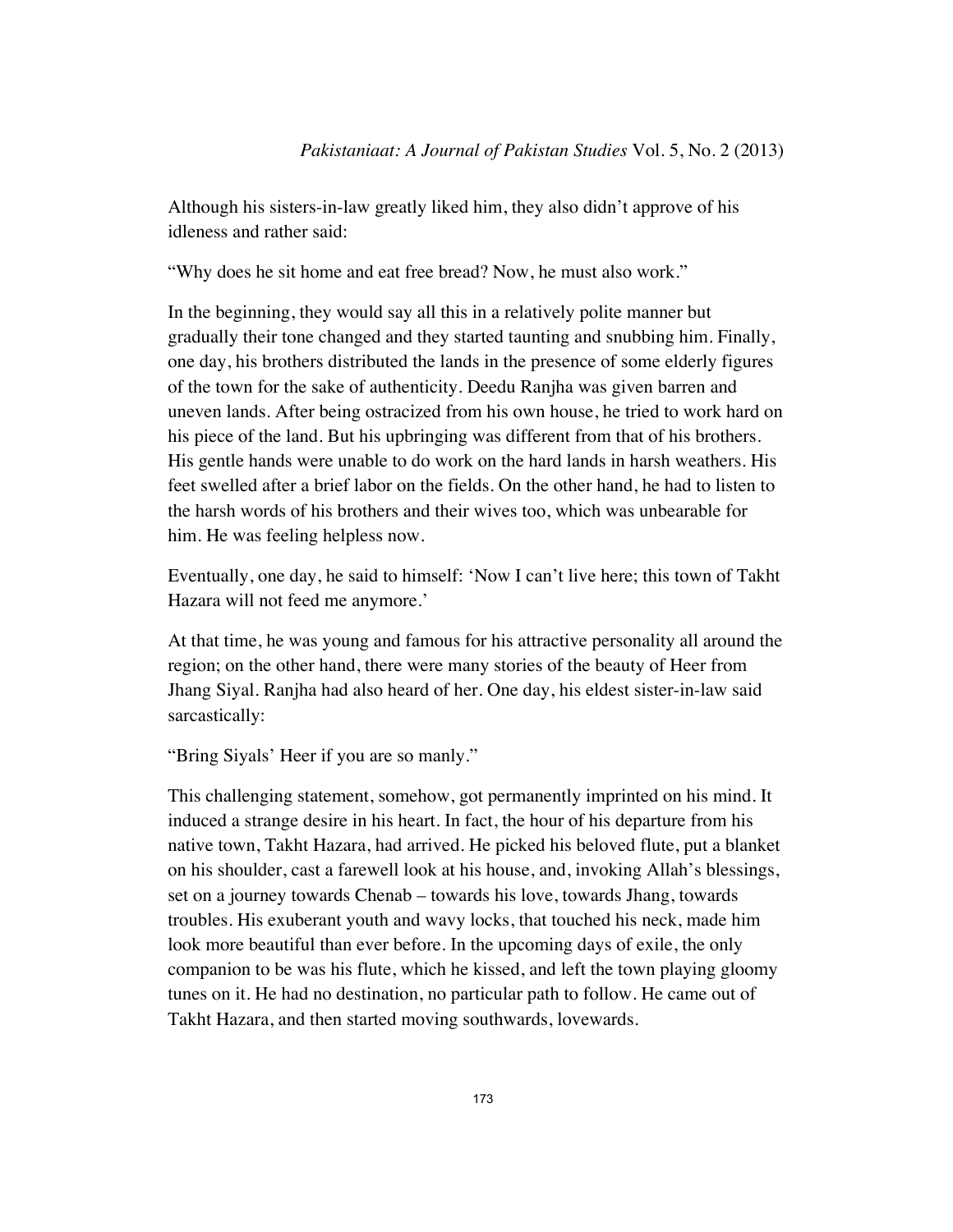On the way, whenever he felt tired, he would sit in the shade of some tree to take rest, play sweet melodies on his flute to feed his soul with some energy, and then proceed. Night fell when he was still on his way. Seeing a village nearby, he thought to himself: 'Why not pass the night in this village? I will resume my journey in the morning.'

He went straight to the mosque of the village, and found it so comfortable that he decided to stay there for a few days before going ahead. Unfortunately, he indulged in a quarrel with the Maulvi Sahib<sup>4</sup>on the first night of his stay there. An even worse blow to his plan was when some village girls visited the mosque in the morning to fetch water from its well. They saw Ranjha from Takht Hazara with their own eyes and fell in love with him. One of these girls was so madly in love with him that she went home and announced before her mother:

"I won't marry anyone in my life but this stranger staying in the mosque."

Finding her daughter under a serious love fever, the mother came to Ranjha and begged him to marry her daughter. But he was going to explore a different world – an unseen world, the world of Heer. He couldn't marry any girl other than her. So he had to refuse the proposal, and when the woman left for home, dejected, Ranjha thought: 'If I stay here anymore, I'll be caught in some trouble soon.'

So, very quietly, Ranjha left that village, and headed towards the River Chenab. He reached a place near the river where there was the *ghaat*<sup>5</sup>. Ranjha sat on one side to take some rest. From there, he could see houses, minarets of the mosques, and temples. On the other bank of the river, there stood Jhang, Heer's town, Ranjha's destination. After having taken some rest, he started playing his flute. The sweet voice of the flute, coupled with the mastery with which Ranjha played the tune, put even birds resting in the trees into a kind of ecstasy. In the meanwhile, a boat came towards the *ghaat* where Ranjha was sitting. The passengers in the boat had heard his sweet melody, and were as if under its spell. The boat drew nearer, and among other passengers, there were five saints on the boat. Happily, it is said, these five saints blessed Ranjha with Choochak's Heer!

<sup>&</sup>lt;sup>4</sup>The religious figure who looks after the mosque and leads all the practices performed there.

 ${}^{5}$ The point where people take boats to cross the river; a mini port; ora broad flight of steps leading down to the bank of a river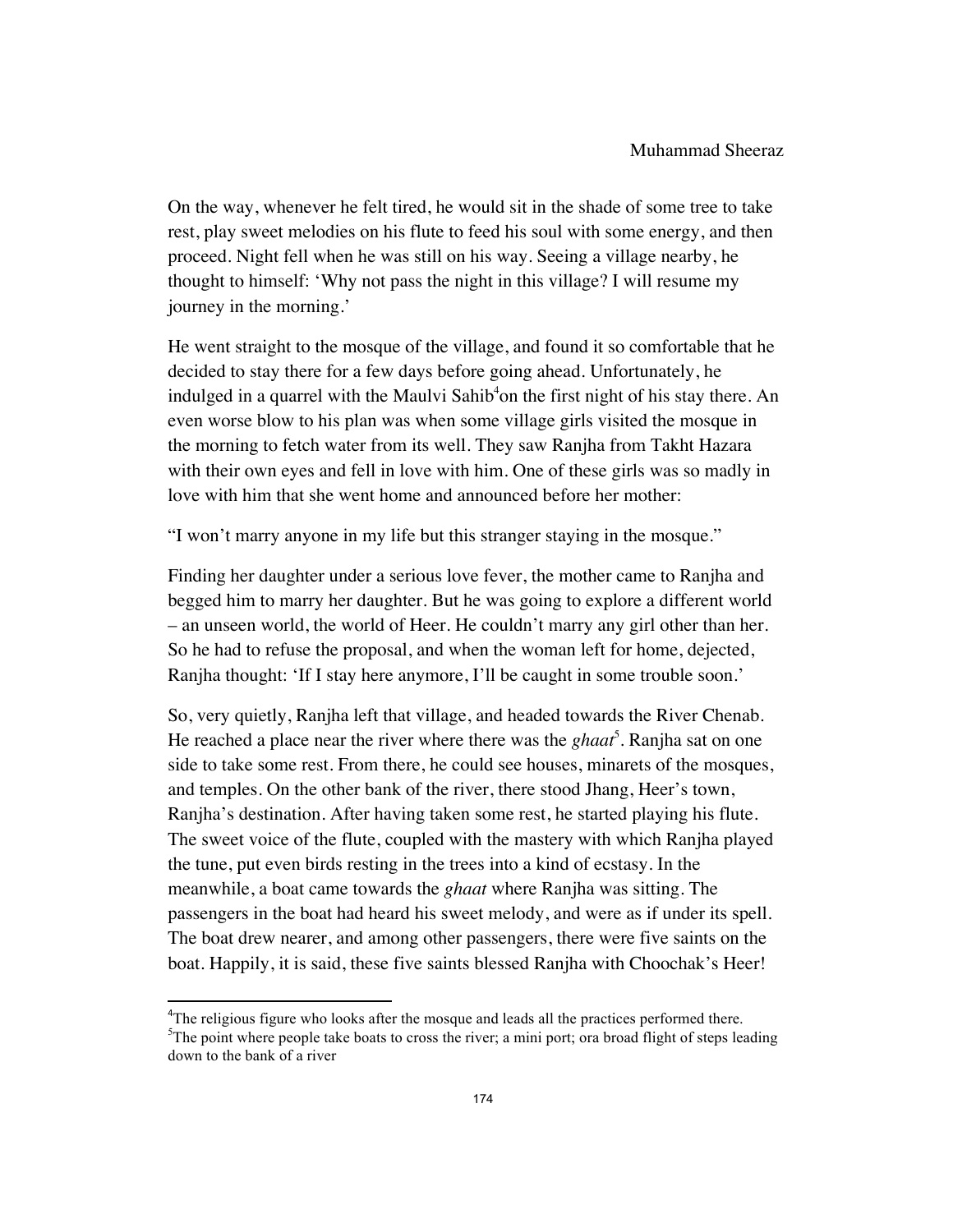People started sitting on the boat as it was now ready to go to the other bank of the river. Ranjha went to the sailor and said innocently:

"I also want to go to the other bank of the river".

The sailor, whose name was Ludon, inquired:

"Have you got money to pay the fare?"

Ranjha said:

"No, I don't have any money", and then indifferently said, "Well, no matter, I'll swim across the river."

Upon hearing this, the passengers requested Ludon to let Ranjha get on the boat. Ludon also felt sympathy with him, and reluctantly nodded. As soon as the sailor started rowing and the boat started floating on the waves of the river, Ranjha began to play his flute. His melodies transformed the mood of the atmosphere. The passengers were so lost in the trance that they didn't even realize that they had reached the other bank. Ludon was also very pleased. When all the passengers had left, Ranjha asked Ludon:

"Who is this bed for?"

Ludon politely replied:

"This bed is for Mahr Choochak's loving daughter, Heer. She owns the boat, too. She does boating in this river once in a while."

Ranjha was tired of the long journey from Takht Hazara to the suburbs of Jhang. So he decided to take some rest on Heer's *palang*<sup>6</sup>. He was aware of the kind of spell that his flute had cast on the sailor. 'Why shouldn't I take some rest here on this boat,' he thought to himself.

He requested Ludon: "Allow me to sleep on this bed for a while. I'm dead tired."

Ludon knew if Heer arrived there to find Ranjha sleeping on her bed, she would mind it. He knew about her wrath very well. But Ranjha had also proved to be a

 $<sup>6</sup>$  A purpose made colorful bed, similar to charpoy</sup>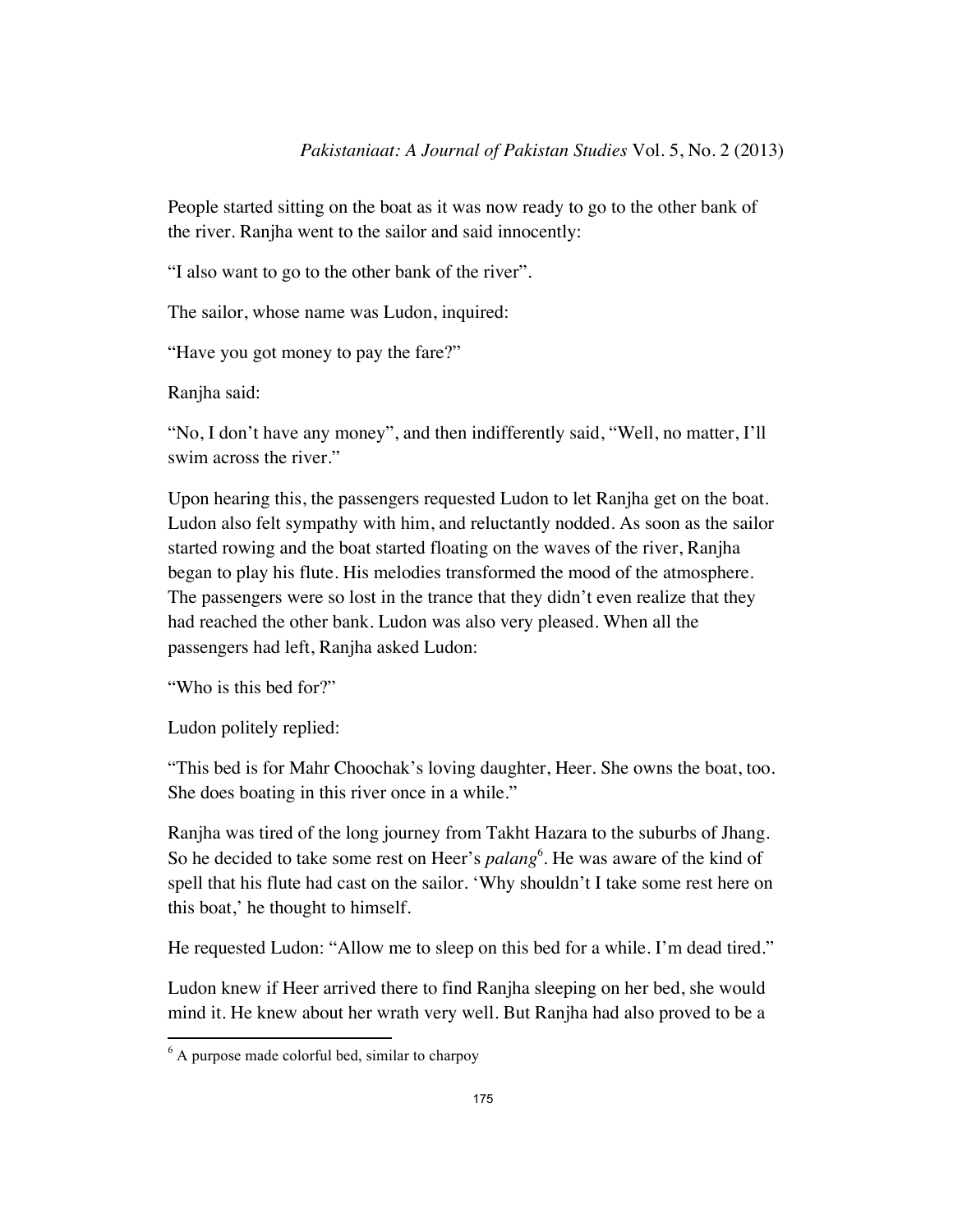special guest. So he allowed Ranjha to sleep on her bed in the boat. Tired of walking a long distance on foot, Ranjha went into a deep sleep while Ludon got busy with his other work. It was a mere coincidence that just when Ranjha fell asleep on her bed, Heer reached the river with her friends. When she saw a stranger lying on her bed, she lost her temper and started shouting at Ludon.

"Who is sleeping on my bed? How dare you let a stranger do that?"

Heer and her friends had sticks in their hands which they used to hit Ludon. After that, it was Ranjha's turn to be punished. Swinging her stick in the air, Heer went towards her bed where Ranjha had got up due to the noise created by the girls.

"Who are you, and how dare you go to my bed?" angrily asked Heer. In response, they say, Ranjha simply lifted his head and placing his chin on his right wrist, looked into her eyes and kept calm. Exuberant youth, long, wavy and black shiny hair, pink face, and captivating smile on his lips were a feast for Heer.

"I'm a passenger. I was tired of the long journey to your town, so I slept on your *palang* for a while – but I'm sorry for this mistake", he said after a while.

But now, there was no need to apologize for the 'mistake'. Heer had surrendered herself to the magnetic charm of handsome Ranjha. Her fury was replaced with love. At that moment, she loved everything: the river, the jungle, the boat, the *palang*, her friends, and even Ludon. Ranjha had also reached his destination. Throwing her stick towards the bushes on the bank, Heer inquired sweetly:

"Who are you? Where have you come from? And where are you going?"

Ranjha was to go nowhere now as he had already reached his ultimate destination. Heer also realized this. She sent her friends away and sat with Ranjha on their bed. This way they loved each other – it was love at first sight. For a long time, they kept talking to each other as if they had been two complementary souls parted long ago. When Heer was about to leave, she said to him:

"I'll request my father to give you some job at my home. That will minimize the distances between us."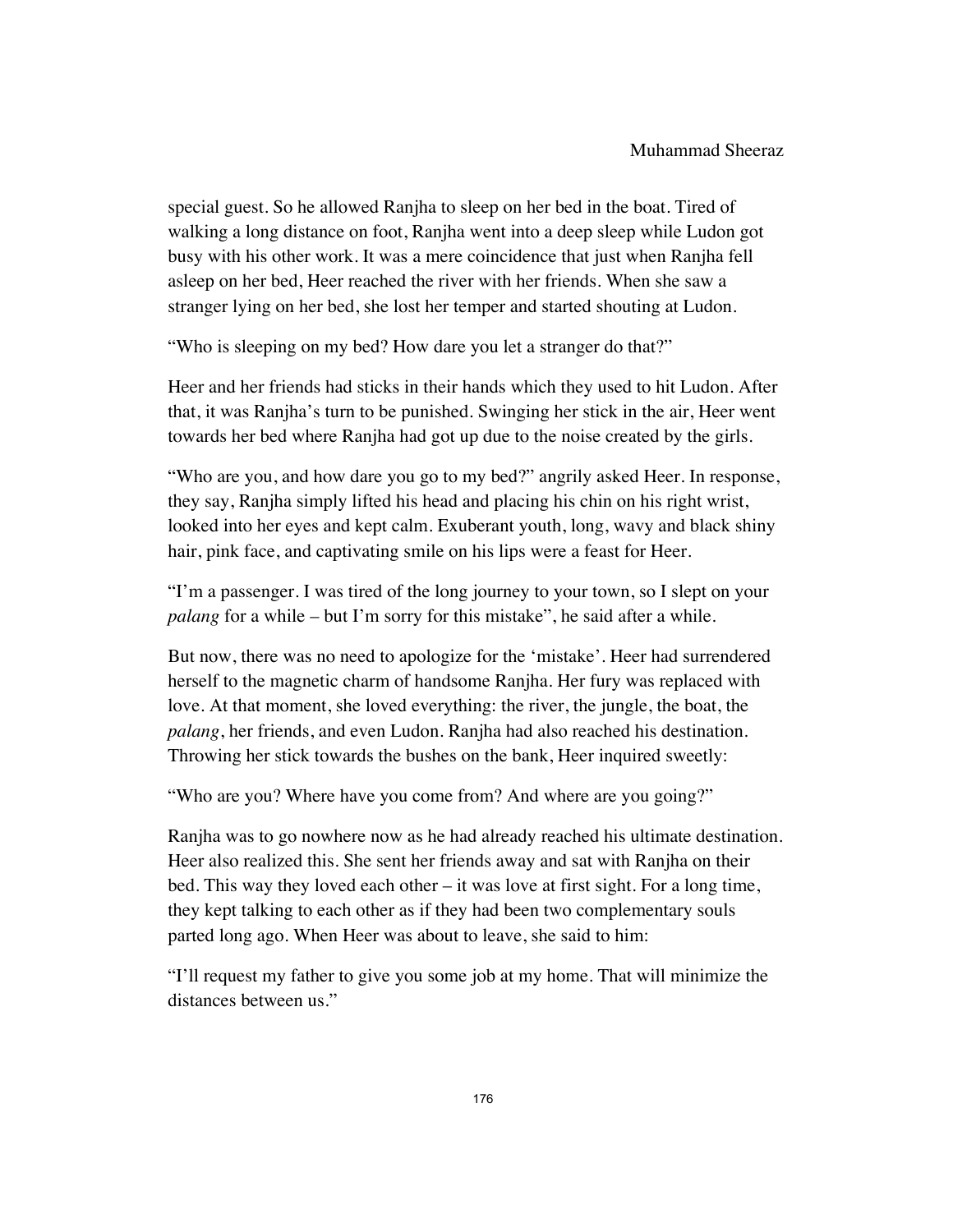Mahr Choochak had many buffaloes and he was actually in search of a good servant. Heer, his beloved daughter, recommended Ranjha. Mahr Choochak at once appointed him to look after his cattle. So, Heer, very wisely, made it possible for them to meet with each other regularly. Now it was a matter of routine that Ranjha would shepherd the buffaloes everyday to the jungle on the bank of the Chenab River, and Heer, accompanied by her friends, would also reach there, and talk with him. A time arrived when, addicted to each other's sweet company, they were unable to live without each other. Heer would bring *choori*<sup>7</sup> with her that she would herself put in Ranjha's mouth with love. He, in turn, would play his flute and entertain her.

Love and fragrance can't be concealed, they say.

Their love also couldn't be kept hidden. Gradually, the romance started becoming the talk of the town. In the beginning, people mentioned it sotto voce but then they openly talked about it. Among them, Mahr Choochak's limping brother, Qaidu, was playing the leading role. He was a devil who did nothing but backbiting. He would spy on them every day. Eventually, one day, he spotted them sitting together in the woods. He came home and said to his brother Mahr Choochak: "Heer and Ranjha meet in the jungle. Their activities are shameful." Choochak had already received such complaints a couple of times but never believed in them as he trusted his daughter more than anyone else. He was not ready to pay attention to any such accusation. But, this time, the informant was his brother Qaidu. So, for the first time, Mahr Choochak was doubtful about his daughter. Still, he needed proof which Qaidu provided very soon.

One day, when Heer made choori for Ranjha and took it to him, Qaidu followed her in the disguise of a beggar and hid in the jungle away from them. When Heer went to fetch a glass of water for Ranjha, Qaidu went to her and begged for some *choori*, which she gave to him. He ran towards home and angrily threw the *choori* before Choochak, saying:

"Here take the proof. This *choori* is made only in your house and Heer takes it to Ranjha every day. I took some of it as alms. Don't you believe what I say?"

<sup>&</sup>lt;sup>7</sup>A dessert made with chapatti, sugar and ghee.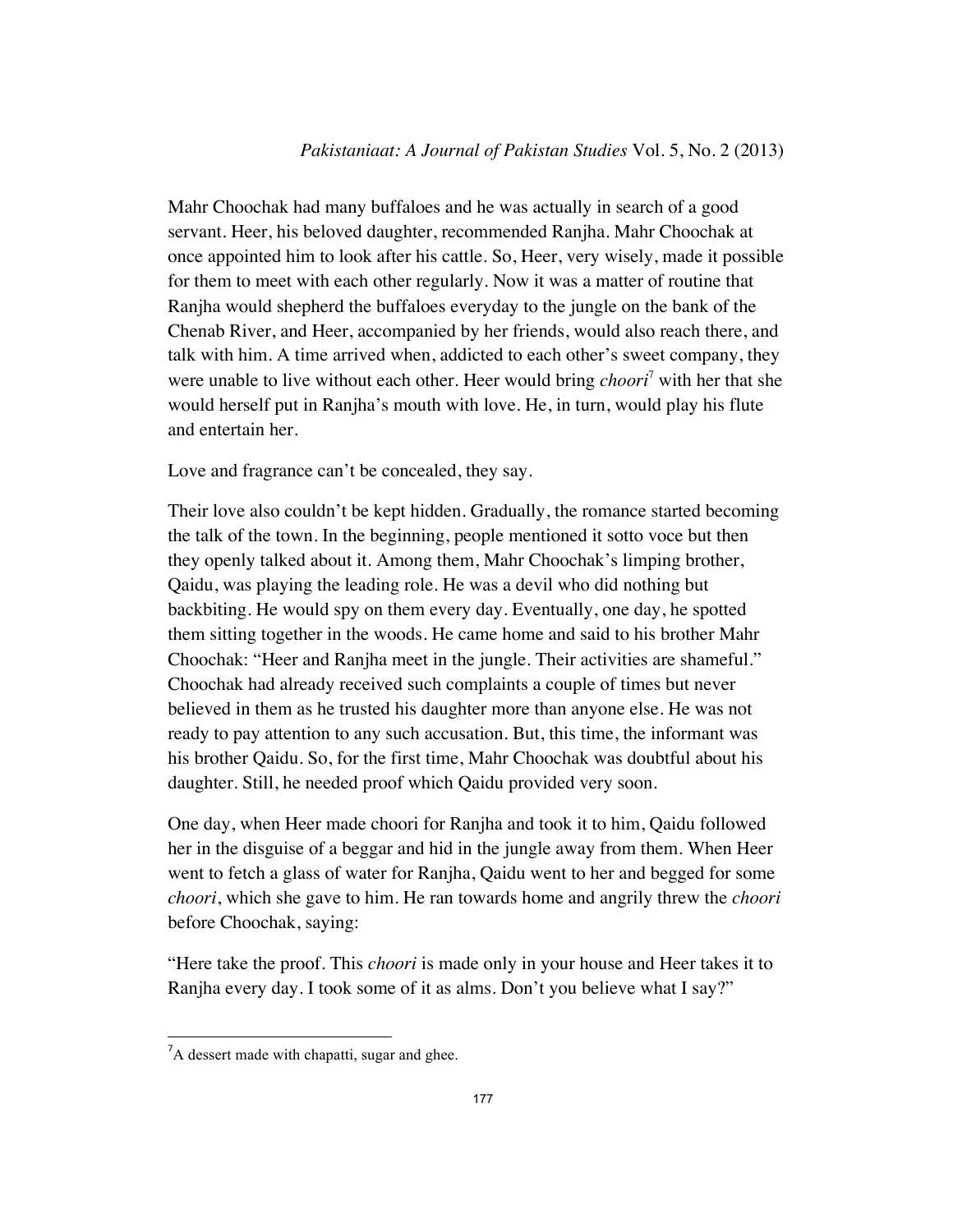Having seen the *choori*, Choochak was furious. But what could he do? It was his daughter's affair. His honor was at stake. He was afraid of the bad name that people would give to their family. In consultation with Qaidu, he fired Ranjha from his job immediately.

Mahr Choochak's buffaloes were now almost addicted to Ranjha's flute. Everyday he would play the flute and the buffaloes would follow him. Likewise, they used to come back to home on his flute-call. It is said that the buffaloes stopped grazing after Ranjha's departure, and rather were getting out of Choochak's control. On the other hand, Heer was in shock as she could never imagine parting ways with Ranjha. She would neither talk to anyone nor eat anything. She remained quiet all the time. Eventually, her mother took pity on her, and talked to Mahr Choochak:

"The enemies are blaming our daughter for nothing."

After a week, she diverted her husband's attention towards his buffaloes: "All the buffaloes are getting sick now. I suggest you should re-recruit Ranjha. He might not have left Jhang yet. You will never find such an obedient, selfless servant again."

Choochak was already repenting his decision of firing Ranjha. On the other hand, Ranjha, too, couldn't go away from Jhang. So, one day, Choochak sent for Ranjha and asked him to resume his duties the same day. Ranjha started shepherding Choochak's buffaloes again. But Heer's parents were on their guard now, watching Heer-Ranjha's activities carefully. Qaidu was again spying on them. Mahr Choochak, however, didn't pay much attention to what Qaidu reported. But it was their hard luck that one day Mahr Choochak himself saw Heer and Ranjha together in the jungle.

## Seeing is believing.

What he saw was intolerable for him. At once, he invited all the elderly figures of the clan to his home and, with their consent, immediately accepted the marriage proposal for Heer, which he had already received from a clan called Kherras. Jubilant, all started preparing for Heer's wedding. But when Heer came to know about this arrangement, she became very sad. Among all the glow and glitter and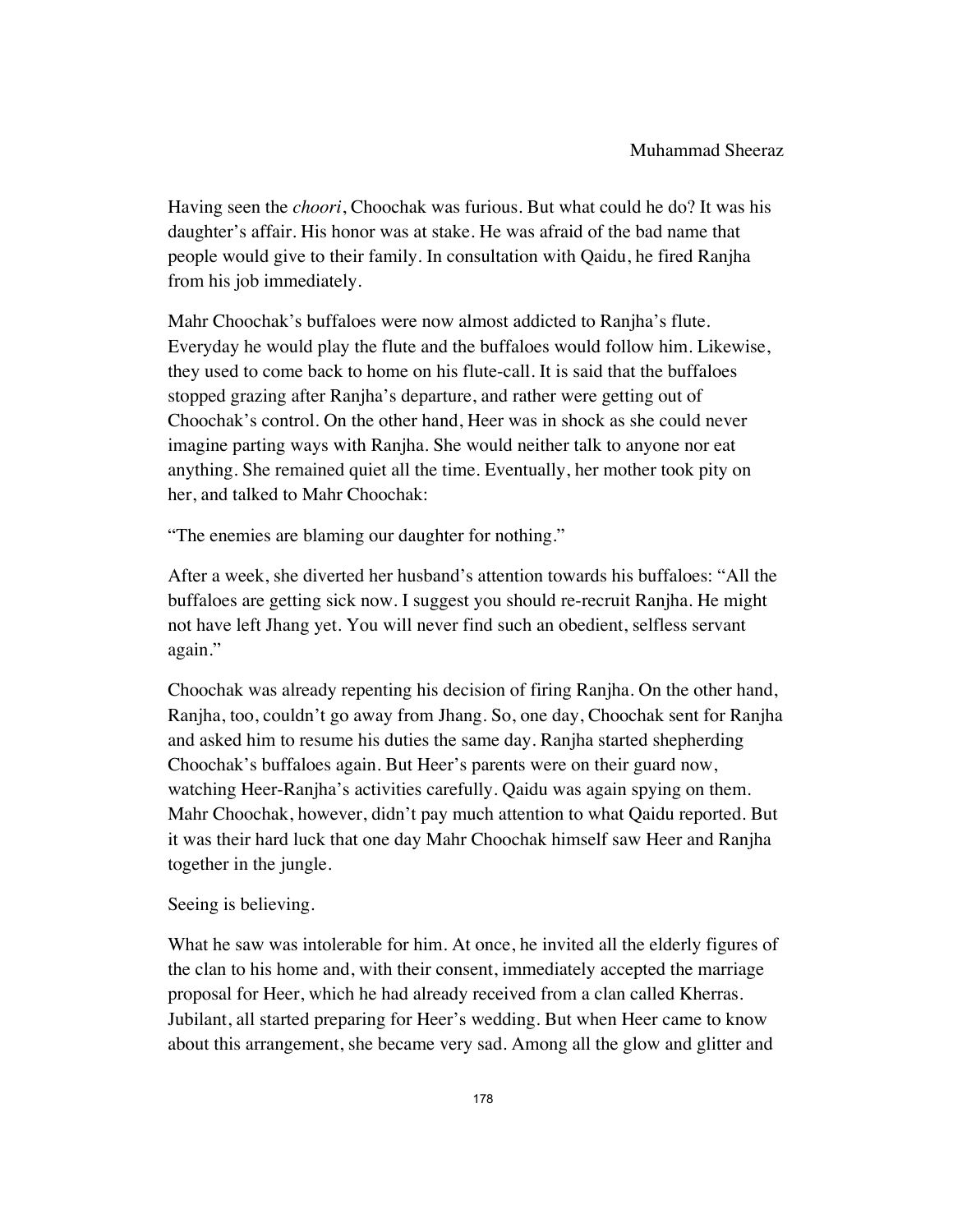musical demonstrations that were being made ahead of the wedding day, Heer cried bitterly from dawn to dusk and told her mother blatantly:

"I'll marry Ranjha and nobody else. That's my decision."

But now nobody was going to pay heed to what she said or did. Her only companion who could have listened to her was Ranjha but he had been fired again by Choochak, and had left the town.

In Muzzaffargarh region, there was a small town called Rungpur, where Chaudhary Aju was the chief of Kherra clan which was also related to the Siyal Rajputs of Jhang. It is said that one of the forefathers of the Siyal Rajputs, called Rai Siyal, had embraced Islam in the hands of respected Chishti Sufi saint Hazrat Baba Fareed Ganj-e-Shakar in 1258 AD. A man called Mal Khan is believed to have established Jhang. Aju Chaudhary also belonged to a sub-caste of Siyals and his son Saeda Kherra was going to marry Heer of Siyals. Heer's parents were trying to marry her away as soon as possible and had, therefore, fixed a date for the wedding ceremony in haste. The Kherras were preparing to bring their Barat– the wedding party – with a lot of pump and show. Heer cried; she begged that she should not be married off in such a hurry; swore her life – but it was too late now. On the due date, the Kherras arrived with a lot of arrangements to take their daughter-in-law, Heer, with them to Muzzaffargarh. All the people of Jhang joyfully took part in Heer's wedding ceremony. Both the parties were overjoyed. Heer's clan was happy because their daughter was going to be a part of the Chaudhary Aju's family, whereas the Kherras were happy because they were going to have the beauty of the town as their daughter-in-law. However, while all of them were enjoying themselves with the ceremonies, Heer was in a wretched state. There was no one to sympathize with her, no one to console her and nobody asked what she wanted, except when the Qazi came to her before reciting the Nikkah<sup>8</sup> of Saeda Kherra and Heer Siyal:

"Do you accept Saeda Kherra, the son of Aju Chaudhary, to be your husband?" asked the Qazi as a formality.

<sup>&</sup>lt;sup>8</sup>Religious obligation of public announcement using the given words bonding man and woman into a new relationship of husband and wife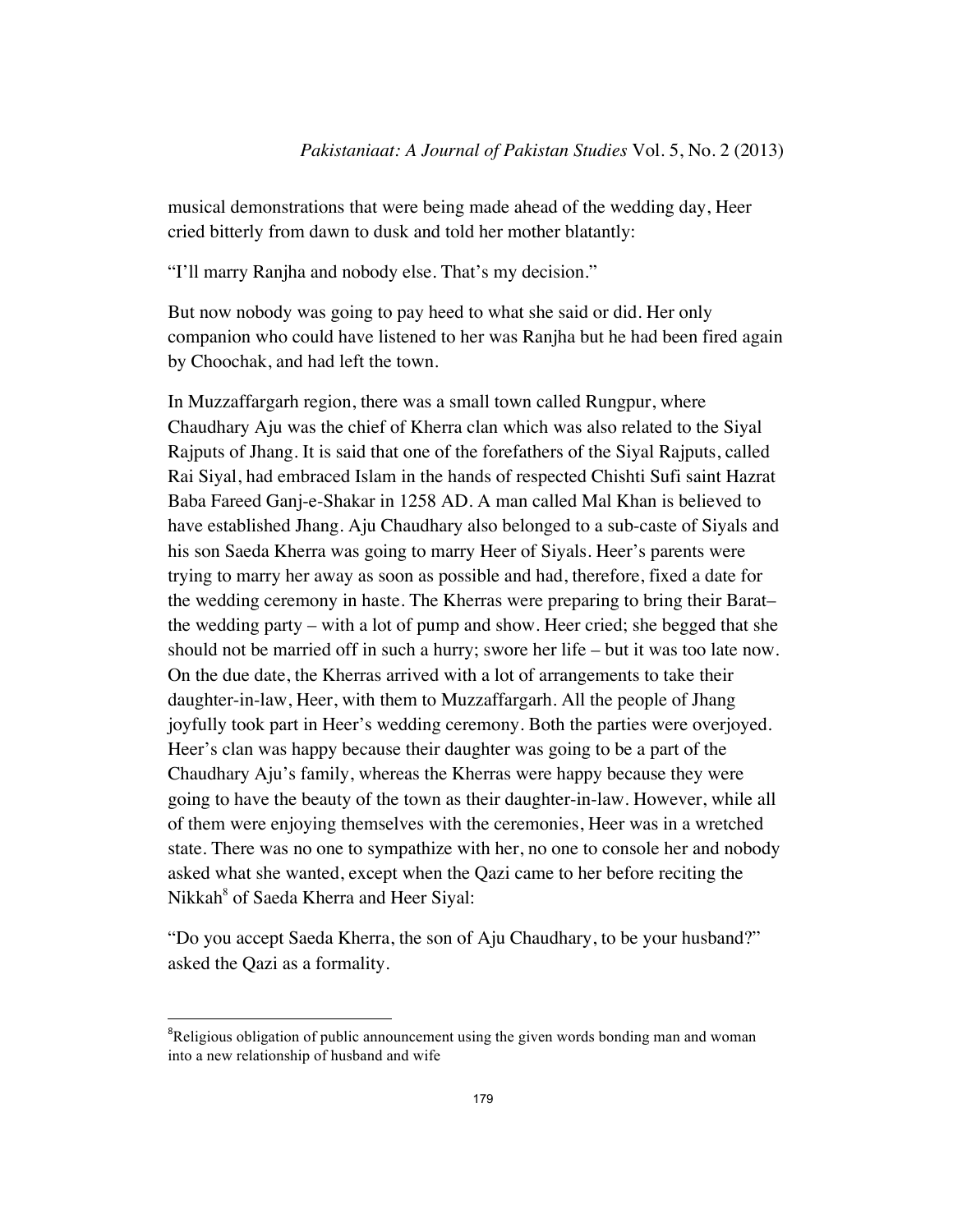"No, I don't. My *nikkah* has already been recited. It was when five *peers*<sup>9</sup>had given my hand to Ranjha while he was still on the other bank of the Chenab."

But her rejection was of no use because the *nikkah* registrar, instead of fulfilling his religious obligation, was following his master, Mahr Choochak's orders. Heer kept on crying but forcefully she was married off to Saeda Kherra. Her cries were buried under the noise made by the people who were greeting Mahr Choochak and Saeda Kherra. The Kherras put Heer in the *doli*<sup>10</sup>and with a lot of festivity departed for Rungpur. Part of her, however, remained in Jhang, for Ranjha. Ranjha's life was also destroyed when the Kherras took Heer away from him. His mind stopped working. He was left with nothing – no charm in life, no aim, no destination, no reason to stay alive. First, he thought of going to Rungpur after Heer but it would do no good except for adding troubles to his Heer's life. So, embracing Heer's love, he kept wandering about in Jhang for few days. This madness was not without method though. He stayed in Jhang to have ready access to some news, whatsoever, about Heer. However, one day, he became very gloomy and left for his own town, Takht Hazara.

His brothers and sisters-in-law had written many letters to Heer and requested her to send their brother back to Takht Hazara lest he was harmed by the Siyals of Jhang; yet, when he actually returned home, Ranjha was not received warmly by his brothers and sisters-in-law. It was so perhaps because they had also come to know about Heer's wedding with Saeda Kherra and couldn't accept the loss. They wanted to see Heer with Ranjha. Ranjha realized that there was no place on earth left for him in which to live. He was sick of this life. He was alive because the incense of Heer's memory was still burning in his heart. But reaching her still seemed impossible.

At last, one day, driven by some unknown force, he started moving towards Jhelum wherein a village called Tilla of Jogis, there lived the most famous *jogi*<sup>11</sup>

<sup>&</sup>lt;sup>9</sup> Sages, dervish

 $^{10}$ A small sedan purposefully well decorated to carry the bride

 $11$  Ascetic, sadhu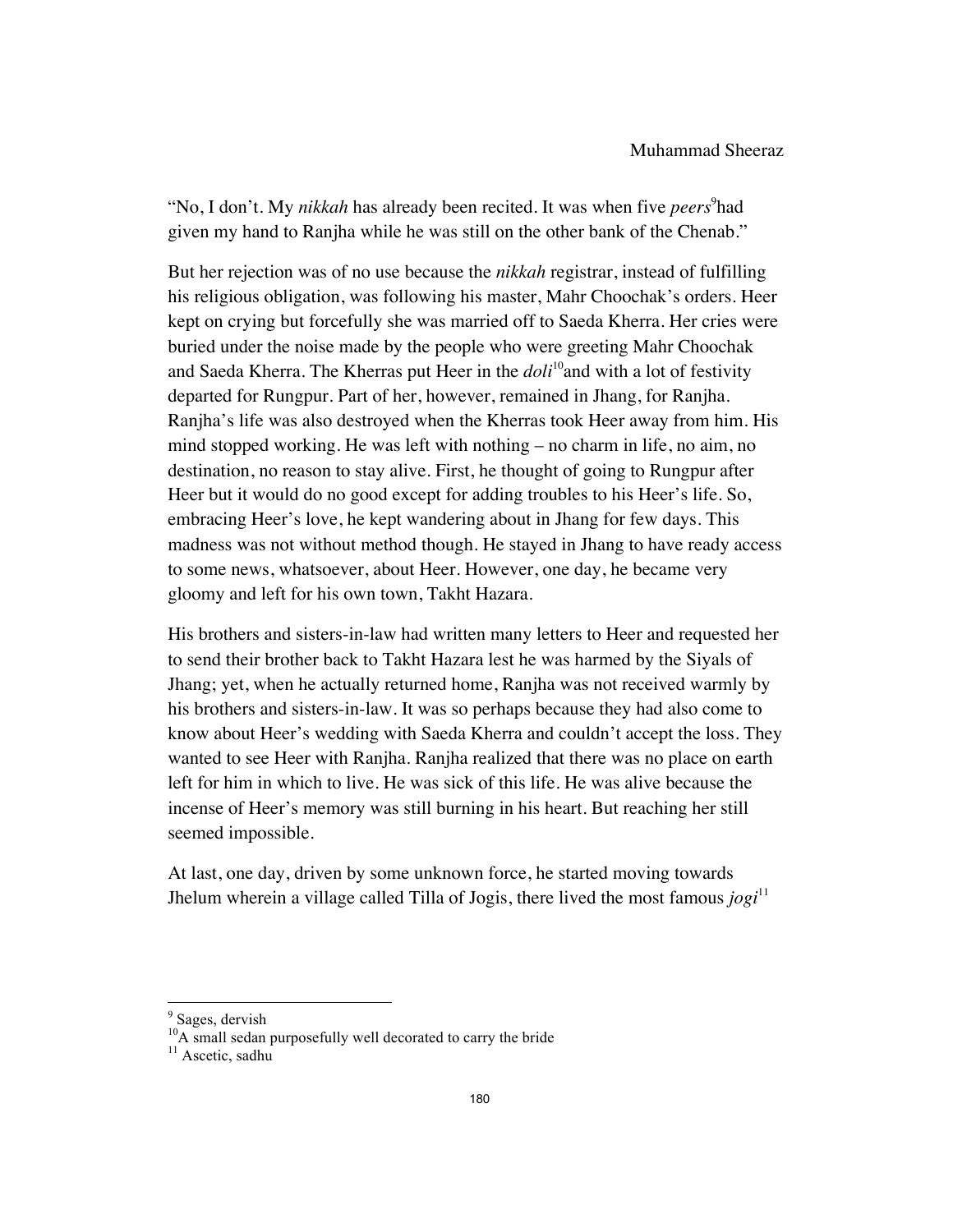of that time, Guru Ball Nath, who used to bless people visiting him with his *jog*12. Ranjha went to see the Guru and requested him:

"Guru Ji, I want to become your *chela*13."

The Guru read Ranjha's beautiful face and concluded that he was brought up in a much pampered manner.

"One needs to bear a lot of hardships in order to become a chela, has to undergo tough tests. How can a gentle creature like you face all such troubles?"

Ranjha narrated his sad love story and told him how he had undergone many sufferings already. Guru Ball Nath, after having listened to his tale, thought to himself: "He has already experienced the bitter realities of life. He has already trodden those dangerous paths which are necessary to qualify for jog."

He ordered Ranjha to come close, placed his hand on Ranjha's head, gave his blessings, and accepted him as his chela. Immediately, thereafter, Ranjha's ears were pierced and earrings were put in them. His Self was dyed in the color of the jog. Ranjha was lucky to have got this jog in a few minutes. For some days, he stayed at his Guru's *asthan*<sup>14</sup>, and then with his Guru's consent, left for Rungpur, the real motive behind his jog.

In the suburbs of Rungpur, there was a garden called Kala Bagh –the black garden. Ranjha decided to camp in the garden. He made a small hut and started practicing his jog. On the second day, he took his *kashkol*<sup>15</sup> in his right hand and started walking in the streets of Rungpur with a mission to locate and have access to Heer. The news of a beautiful young *jogi*'s arrival in Kala Bagh started spreading in Rungpur. It also reached Heer's sister-in-law, Sehti, who was Heer's confidante. Out of curiosity, Sehti went to visit Kala Bagh along with her friends. There, she witnessed Ranjha's captivating beauty in the guise of a *jogi* – a young man wearing the *jogi* costume but behaving differently from other *jogis*. She

<sup>&</sup>lt;sup>12</sup> The practice of being a jogi<br><sup>13</sup>A follower, a servant

 $<sup>14</sup>$ Place, ascetic's household</sup>

 $15$  Begging bowl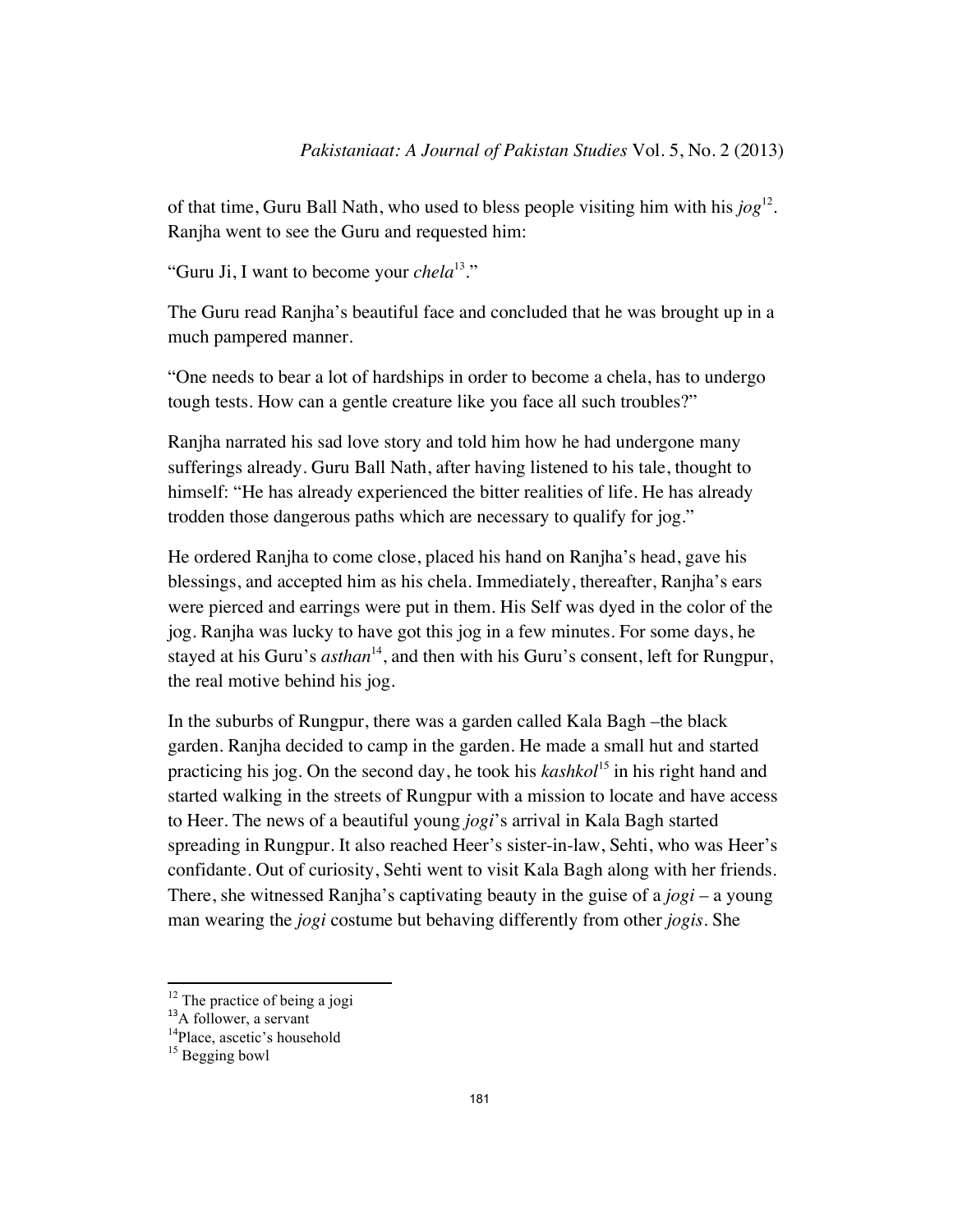started talking to him with an intention to extract the truth behind this jog. She even argued with him to know the *jogi*'s reality.

On her return, Sehti expressed her doubt before her sister-in-law, Heer, at home telling her that there was a wonderful *jogi* staying at Kala Bagh, and that it seemed as if he did so in order to hide his identity. Heer, having firm faith in Ranjha's love, started thinking that it could be Ranjha in the disguise of a *jogi*.

On the other hand, Ranjha didn't know where Aju Chaudhary's house was, and he could not inquire anyone about it. So, he had to wander about all the streets of Rungpur, scanning all the houses for Heer. Eventually, one day, his fortune brought him to Aju's doorstep. He raised a jogi slogan and then begged.

"Give some food to this *faqeer*<sup>16</sup> in Allah's name; He will give you the best return."

Hearing the *alakh*<sup>17</sup> slogan, Sehti went to the door and opened it. She was stunned to find the *jogi* from Kala Bagh standing in front of her. Impulsively, she brought some grains, and put them into Ranjha's begging bowl. But Ranjha was not there for alms. He was there to have a look at his Heer – his life, his world. His eyes were in search of someone, Sehti noted. Cheerful and lovely Sehti finally said softly:

"You got the alms; now go away."

But how could Ranjha leave without having the alms of Heer's sight? He dropped his bowl deliberately. Everything in the begging pot was scattered in the lawn, and Ranjha started shouting at her:

"You have dropped the alms of this poor beggar. You are so proud of your beauty …You don't fear Allah… Fear this beggar's curse, I warn you."

No doubt Sehti was beautiful but she wasn't proud of her beauty. She was proud only of her love – Murad Baloch. At first, she was perplexed by the accusations of

<sup>&</sup>lt;sup>16</sup> A mendicant dervish  $17$ The Invisible, the Creator; a slogan to announce His oneness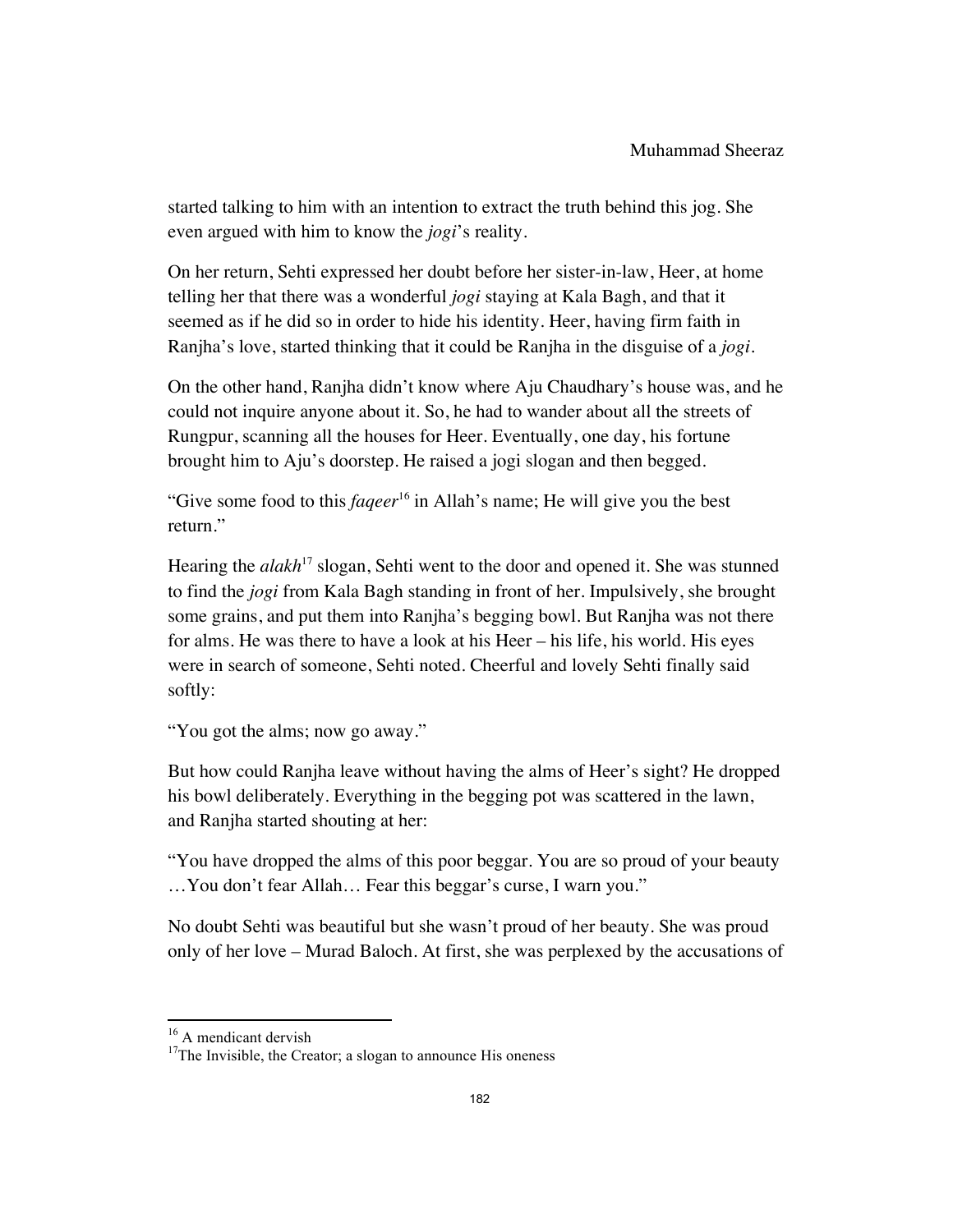the *jogi*, but then she also replied angrily, and started quarrelling with the *jogi*. After all, Choudharys' blood ran through her veins too.

Noticing the noise, Heer came out of her room. This was what Ranjha had longed for. His dramatic act made his dream come true. Heer saw the *jogi* while his eyes drank from the lavish sight of Heer. Both identified each other, exchanged smiles. Ranjha extended his bowl towards her, she squeezed herself as if trying to pack her in the bowl. Sehti could see Heer-Ranjha's souls in love with each other.

Ranjha's plan had perfectly worked. He went back happily to his hut in Kala Bagh, and Heer got another life. Since her arrival in Kherra's house, Heer was alive because of the belief that Ranjha would, one day, come to Rungpur and take her away from there. And now he had come. All this while, Heer had not allowed Saeda Kherra to even touch her. Her sister-in-law, Sehti, had been a great support. She was her trusted friend. So Heer told Sehti the truth:

"He's not a *jogi*; in disguise, he's my Ranjha."

Sehti could understand as she was herself in love with Murad Baloch. She also needed Heer's help to reach Murad Baloch. So she started arranging secret meetings for Heer and Ranjha. One day, she did a do-or-die act. She took Heer to the fields, along with her other friends. There, Heer's foot fell on a thorn and started bleeding. Sehti manipulated it into an opportunity and started shouting that a snake had bitten Heer's foot. She convinced Heer as well to perform the act flawlessly. Obedient to her trusted friend, Heer pretended to have lost her senses. Sehti applied some *haldi*<sup>18</sup> to Heer's face which gave it a pale look. Then, all the friends hurriedly brought Heer home where all the family members were also concerned. They started thinking of the best ways to extract poison out of Heer's body. Eventually, when they decided to go to Ved Hakeem to bring some medicine, Sehti came up with a suggestion:

"A *jogi* is staying in a hut in Kala Bagh. He is believed to be the perfect healer as he knows how to cure the snake bite. Go and bring him quickly."

<sup>18</sup> Turmeric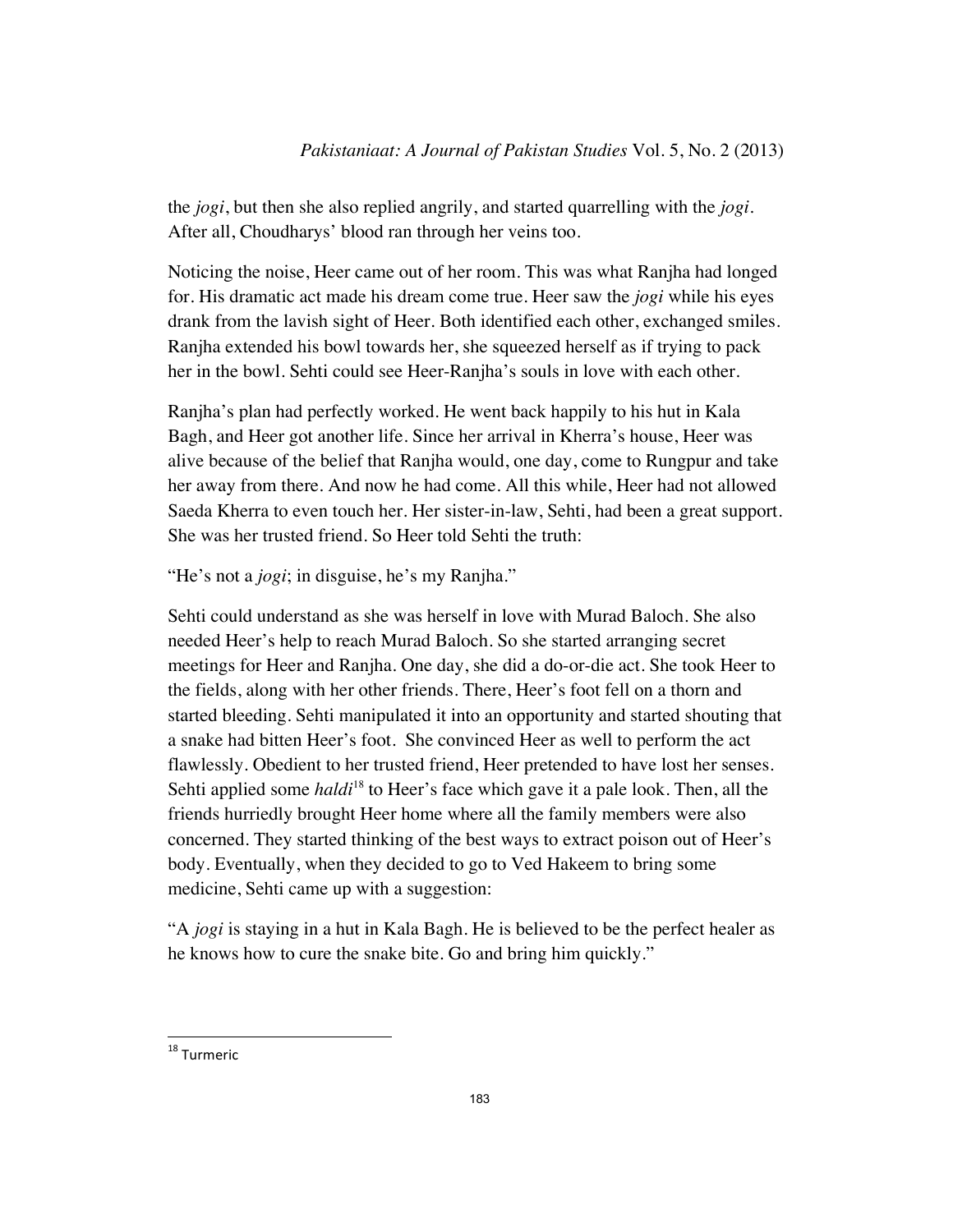Some of the men immediately went to Kala Bagh and brought the *jogi* to Aju's home. Ranjha, in *jogi*'s disguise, raised his *alakh* slogan, and looked around as if sensing the seriousness of the situation. Heer opened her eye slightly to look at her Ranjha. In the meanwhile, Sehti came forward and begged the *jogi*:

"Guru Ji, have mercy on us and save our *bhabhi*'s<sup>19</sup> life; heal her wound, please. A poisonous snake has bitten her."

Ranjha uttered some words in an undertone as if saying some *mantar*20. He felt her pulse, looked critically at her face, opened her eyes (Again! her soul smiled), looked at her heels, and then said in a sad tone:

"Seems it was a very dangerous snake." He took a deep breath. Then raising his voice, he addressed them all:

"All of you, leave this room; only a virgin girl may stay inside. Be quick."

Obviously, the virgin girl to stay there was Sehti. Ranjha and Sehti were left in the room to do away with the 'venom'. Sehti locked the door. They bloomed with joy, as their drama was a success so far. Sehti told her family that the *jogi* would say the *mantar* in solitude and it would take him a couple of days to completely remove the poison from Heer's body. No one but Sehti would be allowed to go into their room during the healing days. At any cost, the family wanted Heer to stay alive so they faithfully acted upon the *jogi*'s advice.

Heer, Ranjha and Sehti wanted to take maximum advantage of this wonderful opportunity. They had a detailed discussion, and started thinking of the ways to escape from there. Sehti had also sent for Murad Baloch, who reached there on a camel. At midnight, they broke out of the room by digging a big hole into its back wall. In the dark of the night, Heer and Ranjha ran to one side, and Murad and Sehti, on camel, went in another direction. The next morning, when the Kherras brought breakfast for them, and knocked at the door to call Sehti to open it and take breakfast, they got no reply. They kept on knocking at the door for quite some time but to no use. Eventually, they broke the door open, and to their bewilderment, the room was empty. The inmates –Heer, Sehti or the *jogi* – had

<sup>&</sup>lt;sup>19</sup>Sister-in-law

 $20$  Sacred utterances that are repeated for certain effects such healing, etc.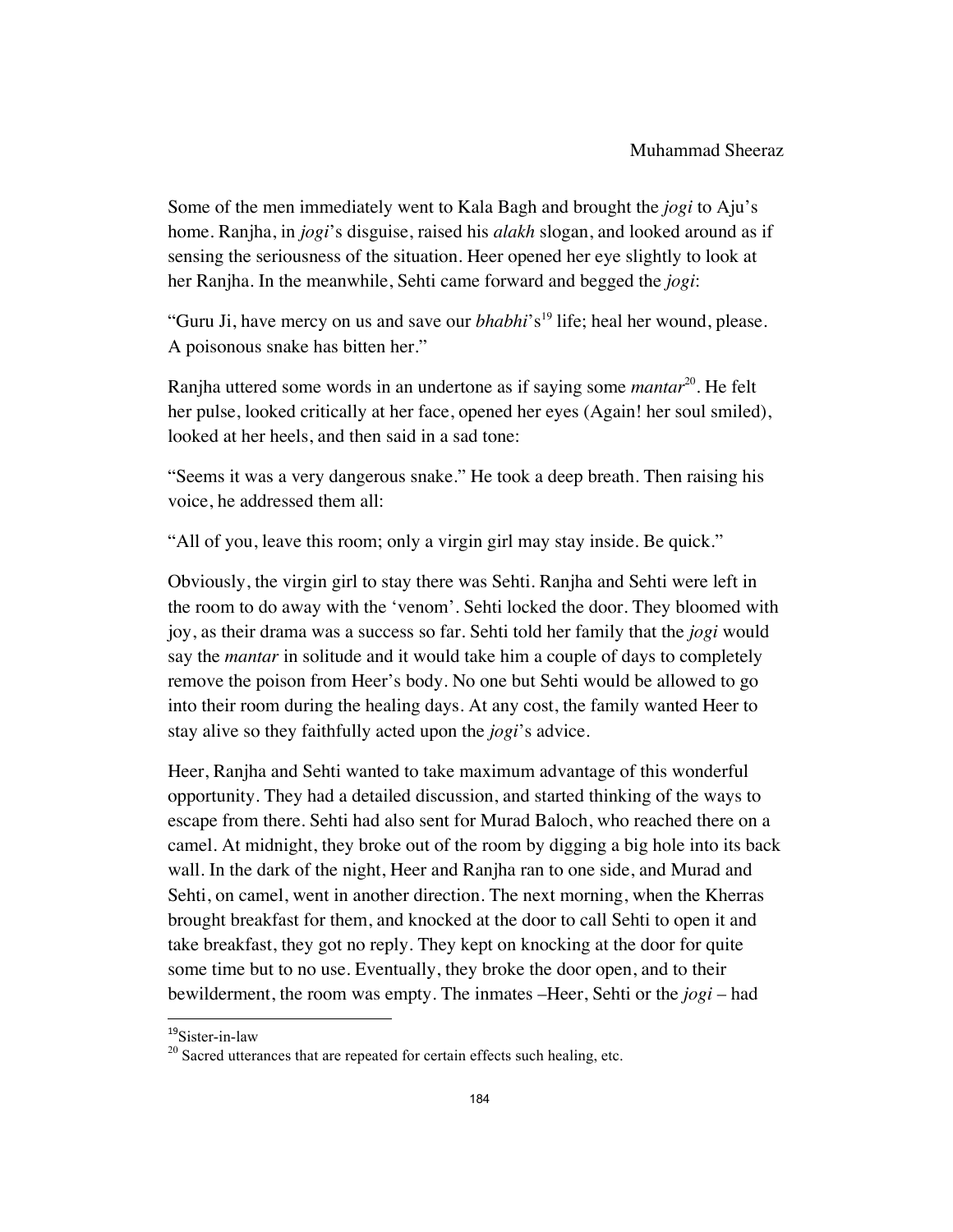disappeared. They could only see the big hole in the wall. At first, they were confused. They were shocked and infuriated. Then, they discussed the matter and concluded that the *jogi* had taken their Honor away. Heer and Sehti were the honor of the whole town.

Run, run, run. Catch them. They mustn't have gone far yet, they shouted.

At once, the Kherras rode fast horses and went to chase the escaping couples. In different battalions, they went in all four directions. Sehti and Murad Baloch were on camel so they had gone far away. Even then, the Kherras chased them, and were about to attack them when men of Baloch tribes came for their rescue and forced the Kherras to retreat. So Murad succeeded in taking his beloved away with him. Another party of the Kherras found Heer and Ranjha fast asleep in a jungle –Ranjha's head resting on Heer's lap. Seeing this, the Kherras were infuriated. They arrested them, beat Ranjha brutally, and leaving him half dead there, took Heer away from him back to Rungpur. Ranjha, after having regained his senses, went to the court of Raja Adli and begged for justice.

"Who are you and why do you cry?" asked the Raja.

"I have heard much about your justice, O Raja. But in your jurisdiction, the Kherras have looted me of my love. They have taken my Heer away from me," said Ranjha, weeping bitterly.

Raja Adli ordered his force to arrest the Kherras, and present them before him.

When they were brought to his court, they also begged for justice.

"Maharaj, this *jogi* is a fraud. In the disguise of a healer, he came to kidnap our daughter-in-law. He took our honor away with him. We beg you to penalize him."

The Raja was unable to reach the truth behind all this. He saw a dervish in Ranjha's person. However, he dismissed his court and ordered the Qazi of the region to hear both the parties and give his decision.

After a proper hearing, the Qazi gave his verdict:

"Ranjha is a cheat and fraud. So, Heer should stay with the Kherras."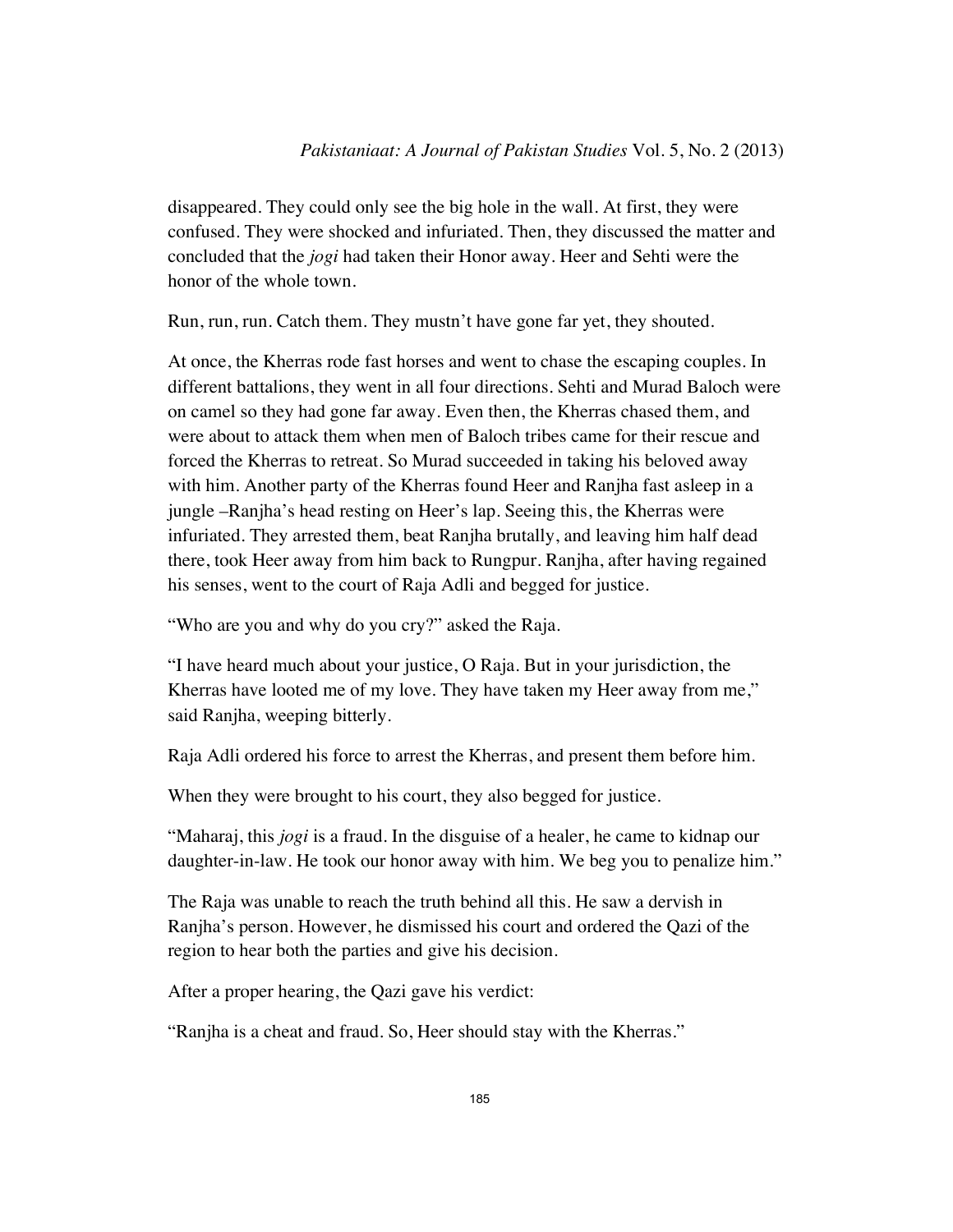In this way, Saeda Kherra got Heer again. Ranjha went away, crying bitterly. He prayed to God:

"O Allah, Adli Raja did injustice to me. I beg you to be Just to me and inflict Your wrath on his town."

Ranjha's request was promptly heard by God, in a few moments, the whole town was surrounded by a fierce fire. People were scared to death. When Raja Adli came to know about it, he ordered:

"Arrest the Kherras immediately and find the *jogi*. Bring that woman too."

After a few hours, the Kherras and Heer were again present in Raja Adli's court. The Raja gave Heer's hand to Ranjha, saying:

"O *jogi*, please forgive us. Heer belongs to you. Here, she goes with you."

The Kherras were left with no choice but to obey. Ranjha and Heer were now united. Where should they go?

"Let's go to my town Takht Hazara," said Ranjha.

"No, your brothers will not accept us and will curse me for eloping with you. Now that Raja Adli has ordered us to be united, no one will object to our marriage. So let's go to Jhang Siyal first, and get married honorably."

So they went to Jhang Siyal. There, they were warmly welcomed by Heer's parents, who said to Ranjha:

"Now we have no objection to your marriage. But it should happen respectably. So it will be better that you go to Takht Hazara and bring your wedding *barat*<sup>21</sup> formally. We want to celebrate Heer's marriage with all zeal and zest."

Ranjha had no objection to it. He was rather happy to share the memorable moments of his life with his family. He left Heer at her parents' home and left for Takht Hazara. On his way back to his home town, he thought how happy his brothers and sisters-in-law would be to hear about his imminent marriage to Heer.

 $21$ A wedding party